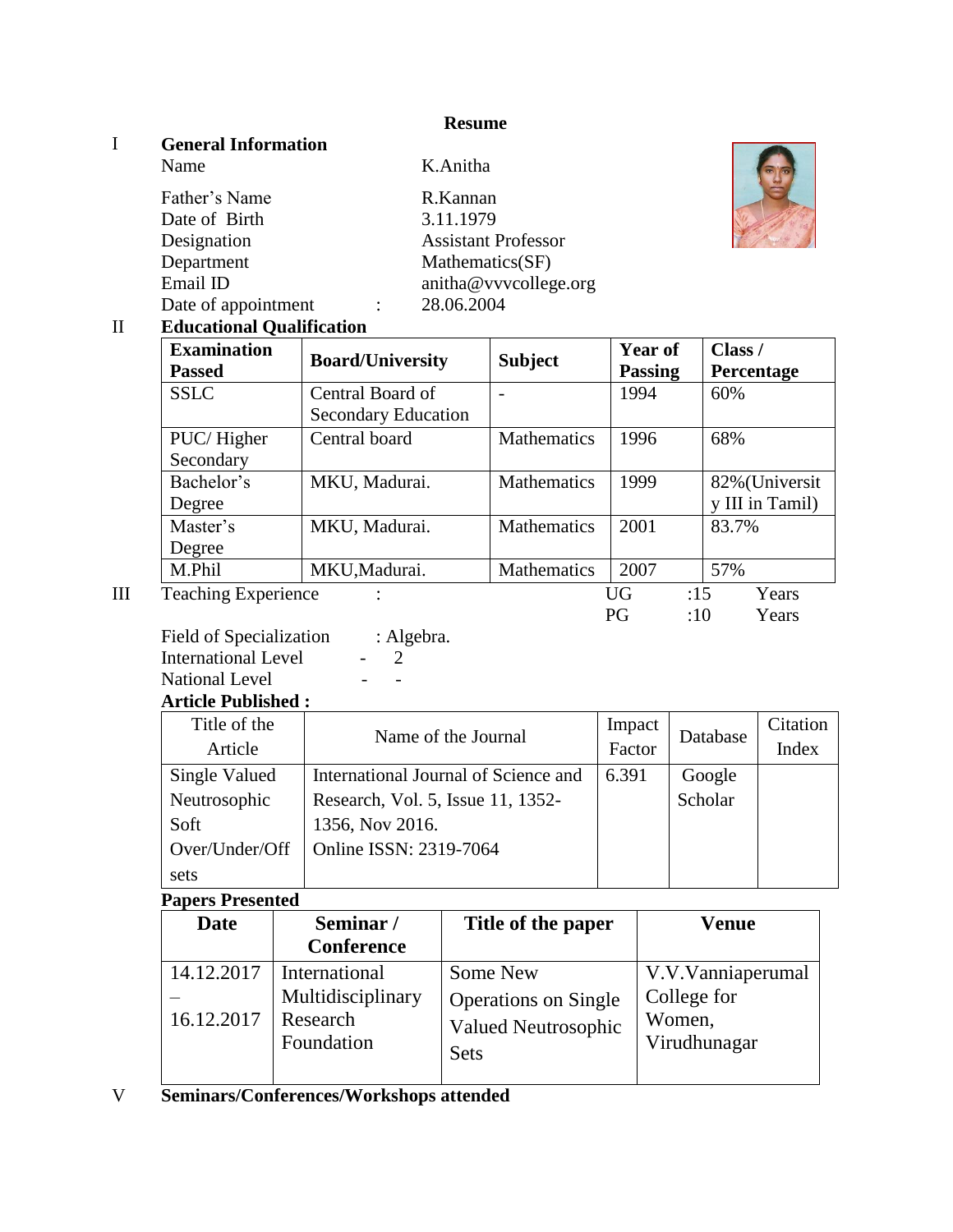| Date       | Level                            | Name of the Seminar /<br>Conference / Workshop | Venue                                   |
|------------|----------------------------------|------------------------------------------------|-----------------------------------------|
| 04.08.2005 | National                         | Inter disciplinary Application                 | V.V.Vanniaperumal                       |
|            | Symposium                        | of Mathematical Modeling.                      | College for Women,                      |
| 06.08.2005 |                                  |                                                | Virudhunagar.                           |
| 18.08.2006 | <b>State Level</b><br>conference | "Recent advancements in                        | The standard fire                       |
| 19.08.2006 |                                  | Graph Theory and its<br>applications"          | works Raja Ratnam<br>College for Women, |
|            |                                  |                                                | Sivakasi                                |
| 24.08.2007 | Refresher                        | "Raise the bar high"                           | Vivekananda                             |
|            | course cum                       |                                                | Kendra,                                 |
| 25.08.2007 | camp                             |                                                | Kanyakumari                             |
| 11.12.2007 | <b>National Level</b>            | Quality and Excellence The                     | V.V.Vanniaperumal                       |
|            | Seminar                          | Prime Mantres of Higher                        | College for Women,                      |
| 12.12.2007 |                                  | Education                                      | Virudhunagar                            |
| 27.02.2008 | <b>Inter Collegiate</b>          | Fuzzy mathematical structures                  | V.V.Vanniaperumal                       |
|            | Level Seminar                    |                                                | College for Women,                      |
| 2.12.2009  | Workshop                         | Curriculam Designing and                       | Virudhunagar.<br>V.V.Vanniaperumal      |
|            |                                  | <b>Evaluation for Autonomous</b>               | College for Women,                      |
| 5.12.2009  |                                  | colleges                                       | Virudhunagar.                           |
| 22.01.2010 | Workshop                         | Oneday workshop on                             | V.V.Vanniaperumal                       |
|            |                                  | <b>Introduction To LaTex</b>                   | College for Women,                      |
|            |                                  |                                                | Virudhunagar.                           |
| 16.02.2010 | Seminar                          | <b>Recent Trends in Modern</b>                 | V.V.Vanniaperumal                       |
|            |                                  | Topology                                       | College for Women,                      |
|            |                                  |                                                | Virudhunagar.                           |
| 22.2.2011  | National                         | <b>Emerging Trends in Modern</b>               | Arul Anandar                            |
|            | Conference                       | Topology                                       | College, Karumathur                     |
| 16.09.2011 | <b>State level</b>               | <b>Computer Mathematics</b>                    | V.V.Vanniaperumal                       |
|            | Seminar                          |                                                | College for Women,                      |
|            |                                  |                                                | Virudhunagar                            |
| 31.10.2011 | Retraining of                    | Retraining of Teacher's                        | $\overline{V}$ . V. Vannia perumal      |
|            | Teacher's                        | Progamme                                       | College for Women,                      |
| 01.11.2011 | Progamme                         | <b>SCILAB</b>                                  | Virudhunagar                            |
| 28.11.2011 | Workshop                         |                                                | V.V.Vanniaperumal<br>College for Women, |
| 29.11.2011 |                                  |                                                | Virudhunagar                            |
|            |                                  |                                                |                                         |
| 04.06.2012 | Pre-Conference                   | Algebraic Graph Theory                         | V.V.Vanniaperumal                       |
|            | Workshop                         |                                                | College for Women,                      |
| 07.06.2012 |                                  |                                                | Virudhunagar                            |
| 08.06.2012 | Conference                       | Algebraic Graph Theory                         | V.V.Vanniaperumal                       |
|            |                                  |                                                | College for Women,                      |
| 10.06.2012 |                                  |                                                | Virudhunagar                            |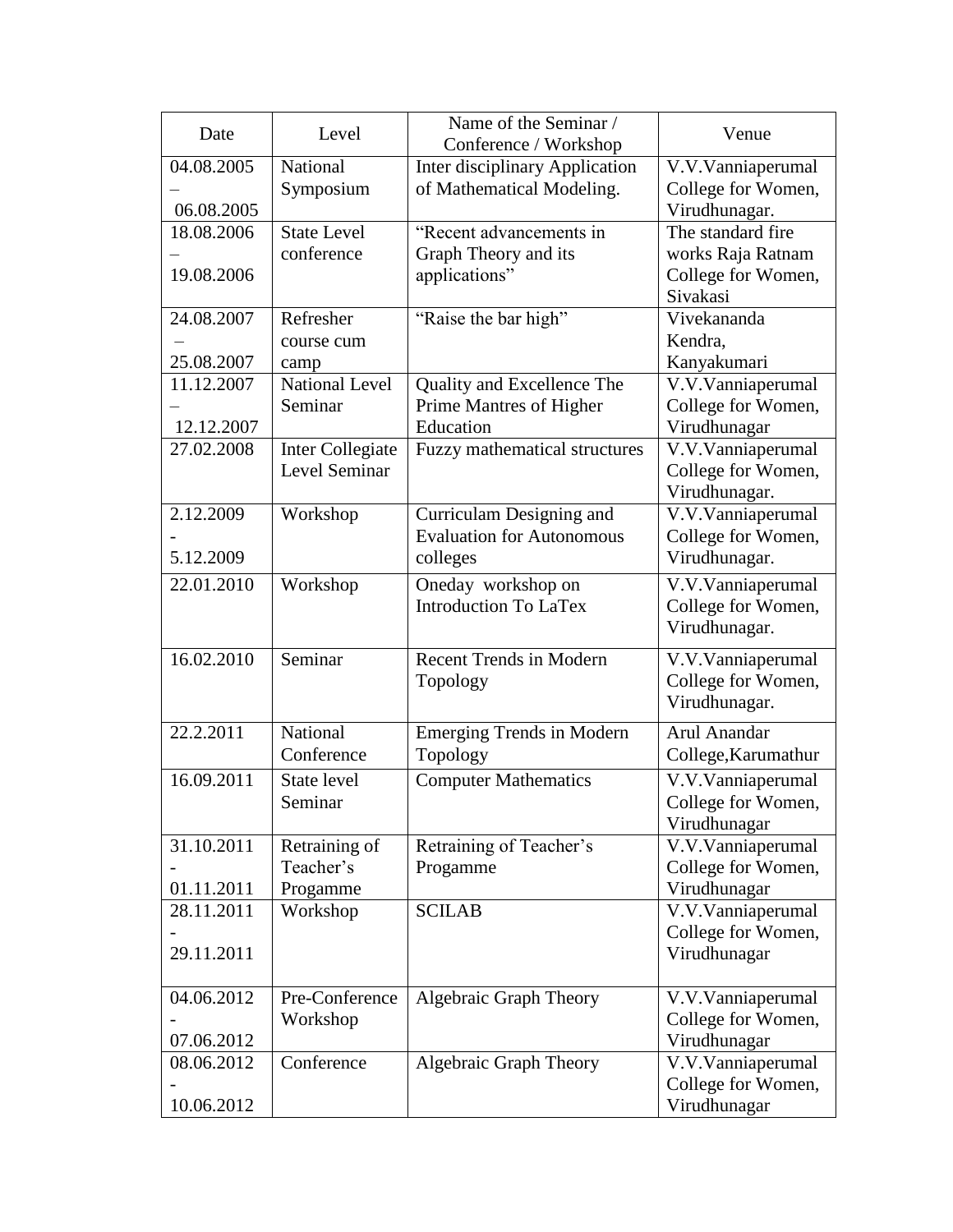| 27.07.2013    | Inter              | <b>Alacrity through Mathematics</b> | V.V.Vanniaperumal          |
|---------------|--------------------|-------------------------------------|----------------------------|
|               | Departmental       |                                     | College for Women,         |
|               | Workshop           |                                     | Virudhunagar               |
| 23.08.2013    | National level     | Theoretical Advances in             | MKU, Madurai.              |
|               |                    | Differential equations and          |                            |
|               |                    | Applications.                       |                            |
| 14.08.2015    | National           | Recent trends in applied            | Mannar Thirumalai          |
|               | Seminar            | mathematics (RTAM-2015)             | Naicker College,           |
|               |                    |                                     | Madurai.                   |
| 22.09.2015    | <b>State Level</b> | <b>Graph Decomposition</b>          | V.V.Vanniaperumal          |
|               | Seminar            |                                     | College for Women,         |
|               |                    |                                     | Virudhunagar               |
| $7.12.2017 -$ | Advanced           | Algebra and Analysis                | Mepco Schlenk              |
| 9.12.2017     | Training           |                                     | <b>Engineering College</b> |
|               | Programme          |                                     | (Autonomous),              |
|               |                    |                                     | Sivakasi                   |
| 14.12.2017    | Conference         | Advances in Mathematics and         | V.V.Vanniaperumal          |
|               |                    | Computer science                    | College for Women,         |
| 16.12.2017    |                    |                                     | Virudhunagar               |

# **As a member of Board of Studies**:

| University / College | Period            | Board |
|----------------------|-------------------|-------|
| $\angle$ ollege      | From 2009 onwards |       |

| X | Student – oriented Service : Tutor for ward students from 2004 onwards, handling |
|---|----------------------------------------------------------------------------------|
|   | classes for study circle.                                                        |

Staff – in – charge of various activities in the

| <b>Institution</b> |                                                           |
|--------------------|-----------------------------------------------------------|
| $2010 - 11$        | Member of Hindu Samaya Vazhipattukalagam                  |
| $2011 - 12$        | Member of Old student's Association                       |
| $2012 - 13$        | Member of Social Service league                           |
| $2013 - 14$        | Member of Entry in service program                        |
| $2014 - 15$        | Member of Entry in service program, SF co-ordinator, Naac |
|                    | sub-committee, Autonomous Examination committee.          |
| 2015-16            | College Magazine, NAAC Sub Committee                      |
| 2016-17            | Member of Old student's Association                       |
| 2017-18            | Member of Convocation Committee, NAAC Sub Committee,      |
| 2018-19            | Member of VVVQube Fest, Member of Convocation             |
|                    | Committee                                                 |
| <b>Department</b>  |                                                           |
|                    |                                                           |

| DUPHL UNUNI  |                                                           |
|--------------|-----------------------------------------------------------|
| $2010 - 11$  | Tour, PTA, Association.                                   |
| $ 2011 - 12$ | Tour, Proficiency                                         |
|              | $\vert 2012 - 13 \vert$ I yr class incharge, Association. |
|              |                                                           |